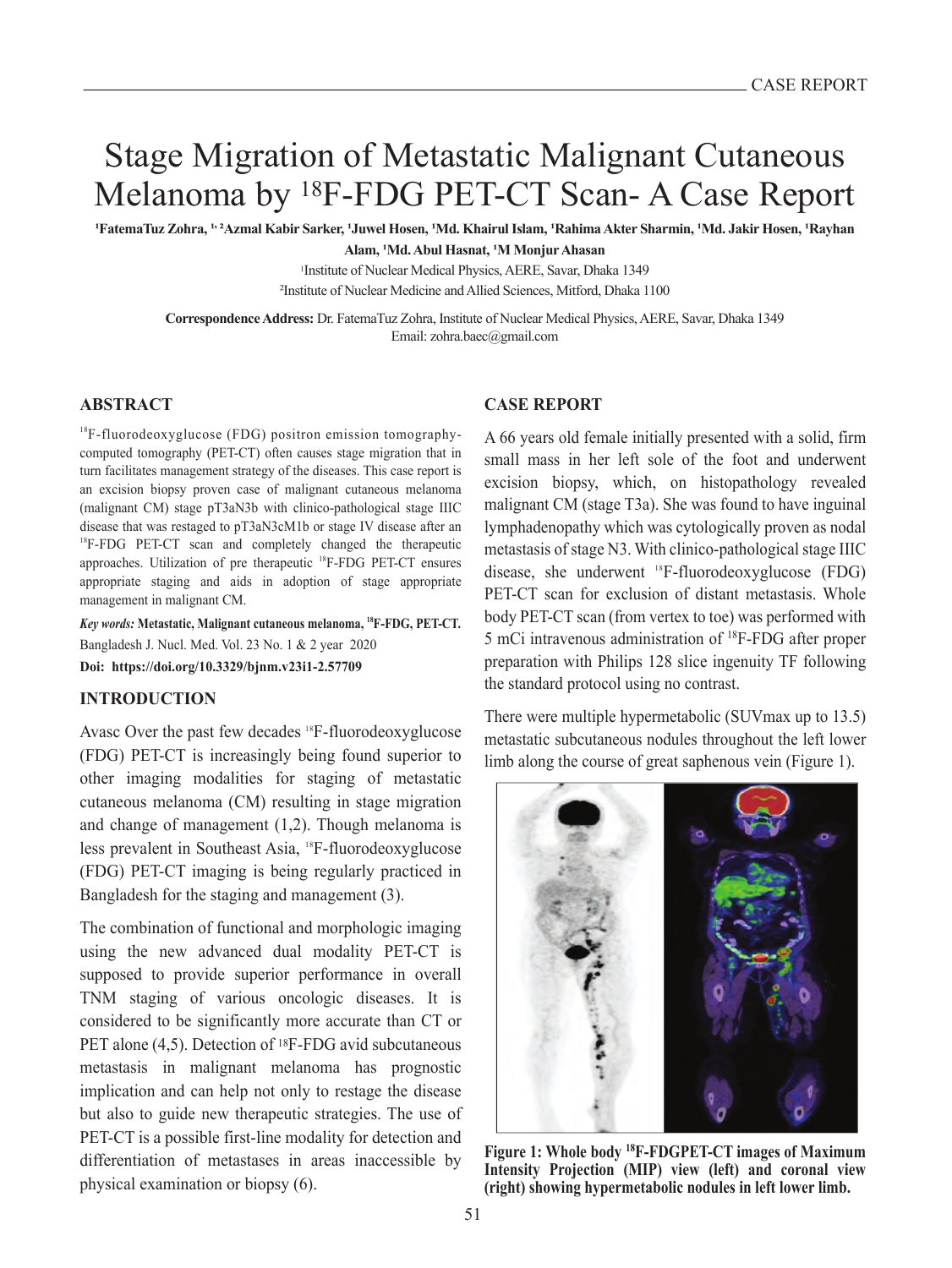Multiple conglomerated hypermetabolic (SUVmax13.0) lymph nodes were found in left inguino-femoral regions (Figure 2).



**Figure 2: Axial images of 18F-FDG PET-CT scan, showing hypermetabolic left inguino-femoral lymph nodes (A, B).**

Soft tissue density areas (up to 14 mm with HU 57) with hypermetabolism (SUVmax 19.0) were noted in posterior and medial aspect of left psoas muscle at the level of 5th lumbar vertebra (Figure 3).



**Figure 3: Axial CT image (A) showing soft tissue density mass and fused axial view (B) showing hypermetabolic activity in the mass at the medial aspect of left psoas muscle.**

Multiple (at least three) hypermetabolic (SUVmax up to 10.6) nodules with diameter of upto 13 mm in right lung, (Figure 4, A-B) and a 15 mm hypermetabolic (SUVmax 5.4) right hilar lymph node (Figure 4, C-D)

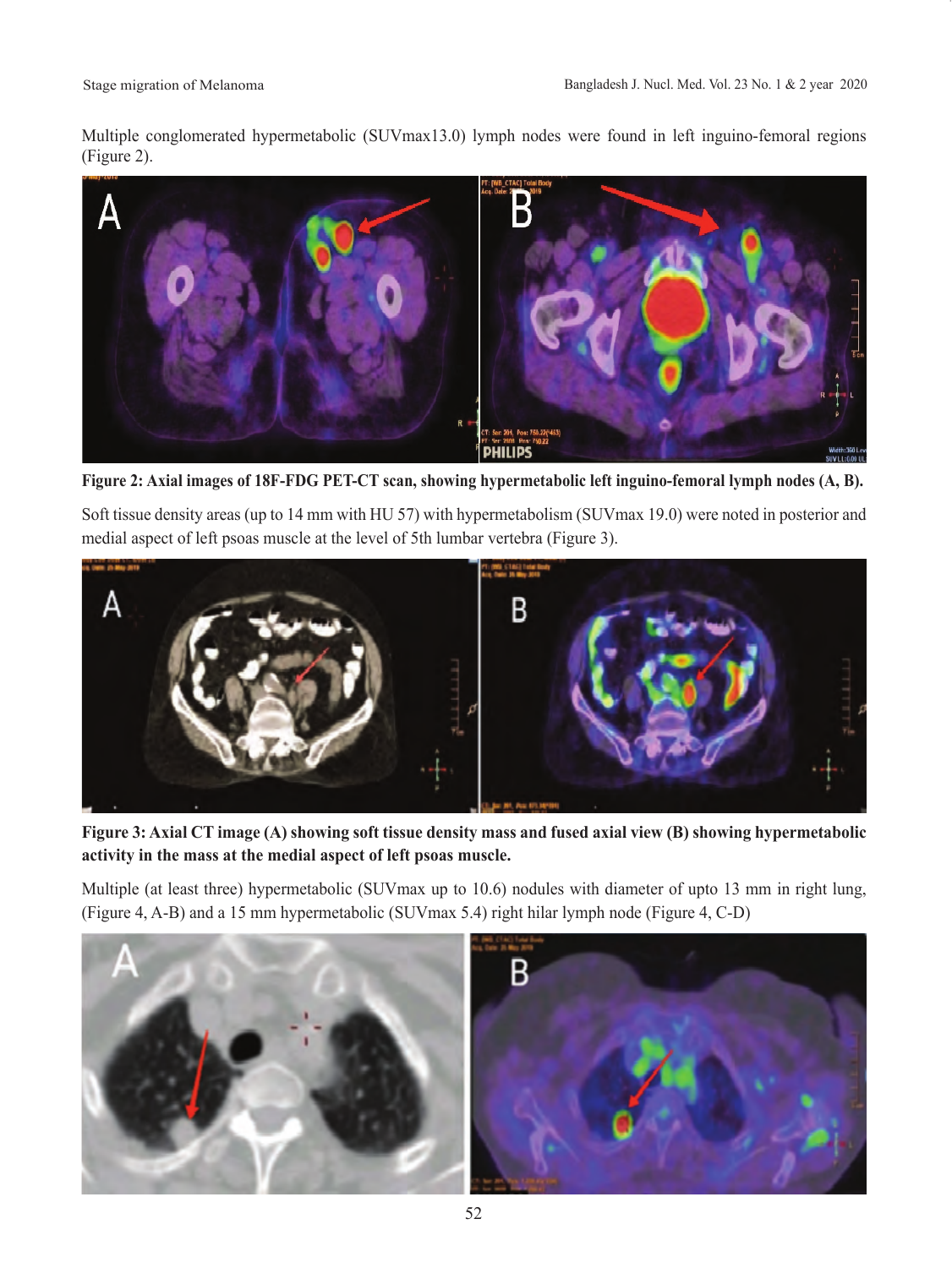

**Figure 4: 18F-FDG PET-CT scan of metastatic malignant cutaneous melanoma, CT axial image (A) showing soft tissue density nodule and fused axial view (B) showing hypermetabolic nodule in right lung. CT axial image (C) showing a 15 mm enlarged and fused axial view (D) showing hypermetabolic (SUVmax 5.4) right hilar lymph node**

Thus there was PET-CT based restaging in to N3cM1b or stage IV disease. Based on this the concerned oncologist adopted combination chemotherapy as her new management strategy.

#### **DISCUSSION**

The reported global incidence of melanoma in 2015 was more than 5 cases per 100 thousand while its estimated incidence in Bangladesh was 1.1 with mortality rate of 0.3 (3). Worldwide, the incidence of CM is higher with poorer survival rate after 6th decade of life compared to those in younger (7-9). While there has been improvement in survival in the last few decades, but the survival still remains poor as the disease stage advances (8).

Melanoma cells uptake high volume of glucose analog 18F-fluorodeoxyglucose  $(^{18}F\text{-FDG})$ . This high  $^{18}F\text{-FDG}$ uptake and the disputable metastatic spread of malignant melanoma are best conditions for functional metabolic imaging with whole body  $^{18}$ F-FDG PETCT scan (2). Reinhardt MJ et al. showed the most significant advantage of combined PET-CT imaging in comparison to the single modalities was an improved detection and differentiation of distant metastases, especially of visceral metastases (6).

Up to 31% of patients with CM can present with stage IV disease at initial diagnosis  $(10)$ . <sup>18</sup>F-FDG PET-CT is recommended for baseline evaluation, surveillance and prognostication of AJCC stage III and IV malignant CM (11,12) by virtue of its proven superiority compared to other imaging modalities in terms of sensitivity and specificity. 18F-FDG PET-CT causes stage migration in 34% (1) and change of management effect in 26% (2). For regional staging, study showed better accuracy of PET in Stage III melanoma compared with Stage I and II disease (13).

<sup>18</sup>F-FDG PET-CT is useful for detection of centimetric or larger sized metastatic CM in deep soft-tissue, lymph node, lung, liver or brain (14). Identification of nodal metastasis and isolated metastases in brain or lung by 18F-FDG PET-CT can guide metastatectomy leading to improvement of survival in metastatic CM (2,15). In this case, metastatectomy was refrained because of the patient's age and associated ischemic heart disease. Cardiac arrhythmia (16) and greater lesion size (17) are risk factors for increased morbidity in elderly patients.

The 5-year survival for stage IV CM is 15-20% (4). Median survival rate with pulmonary metastases is 7.3 months that further declines to less than seven months in patients with metastases in other visceral sites. The treatment of metastatic CM with chemotherapy has a response rate of 20% with single agents and 40% with combination agent. Recent trend of management also include surgery, radiation therapy, interferon, interleukin-2, vaccines, and gene transfer therapy (18).

Lung has remained the most common site of involvement with reported proportion of up to 36% of